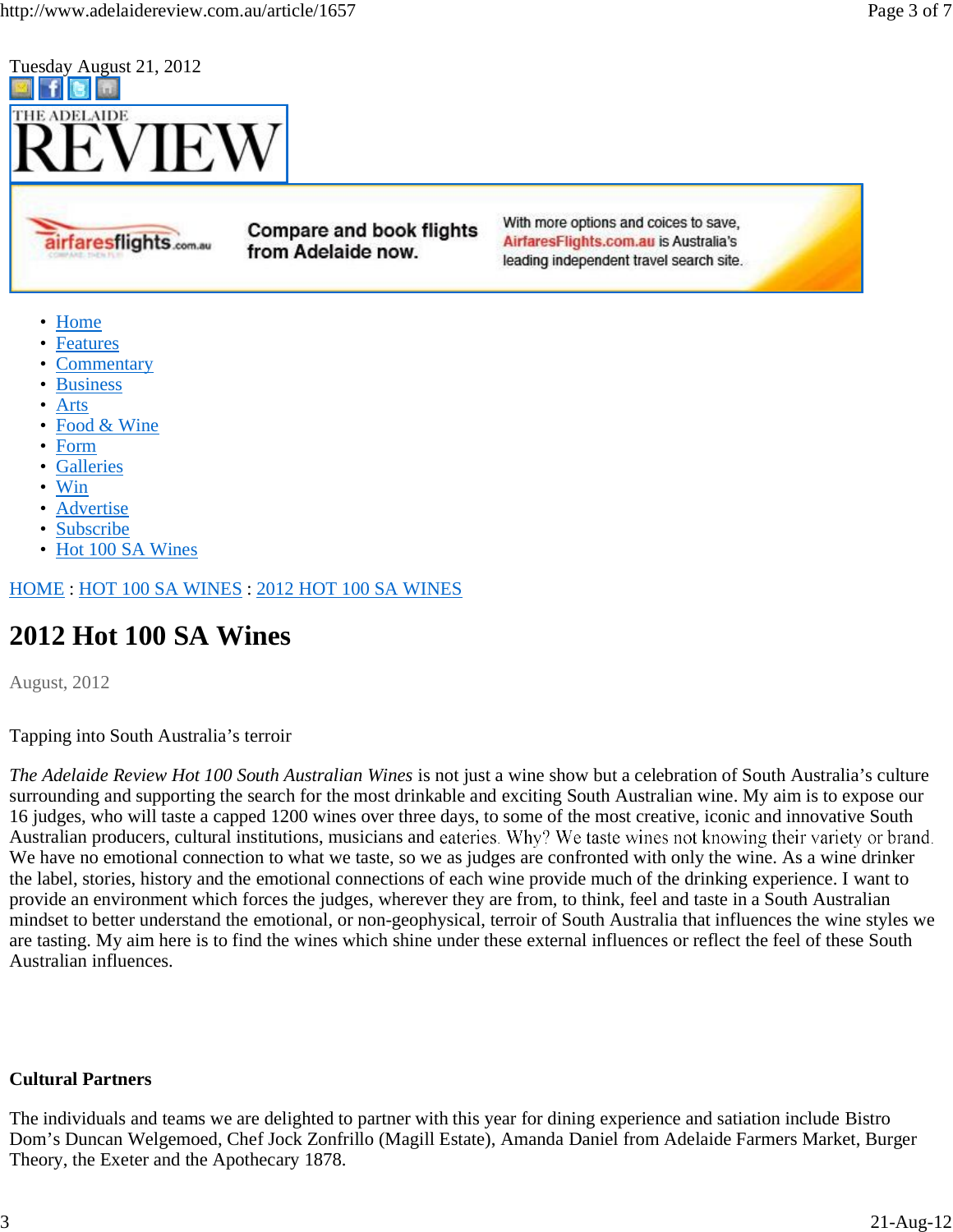To provide a deeper level of connectedness to the essence of South Australia we will join the expert staff of the South Australian Museum's mineral gallery for a back-of-house tour of the underworld, and finally there's the music with an original composition by Speak Percussions' Eugene Ughetti for Soundstream Collective's Gabriella Smart.

### **The music**

Traditionally we have inherited an inert wine show environment to minimise distractions for the tasters. A traditional wine shows tastes under bright, white lights, on a bright white table, in a quiet, non-aromatically influenced room and there is silence. As a wine drinker I can't think of the last time I enjoyed wine on my own or in the company of others in such a clinical environment. Having personally conducted projects looking at the interactive effect of different music environments on the taste of wines, I have become a strong believer in the role music and other sensory stimuli have on how we perceive and experience taste. I believe the environment, which includes how we feel at the time, changes our drinking experience. If we taste in an inert, clinical environment to which I have previously described, which wines are likely to stand out? The inert and clinical wines. There is actually no such thing as an inert environment, so why don't we actually confront the elephant in the room and create an environment, which heightens the sensual and emotive environment for the whole group of tasters. I love this idea and this is where Speak Percussions' Eugene Ughetti and Soundstream Collective's Gabriella Smart come in. I have asked Eugene to create an upright piano composition, which we will listen to a recording of while we taste off the top 40 wines of the show to find the winning wines. I have given Eugene a totally blank scope to work with but have asked specifically for him to capture, through his composition, the feel and vibrancy of South Australia through the virtuosity of Gabriella Smart.

### **New prize category**

Natural wine class: The most drinkable and exciting white or red wine produced from South Australian grapes vinified without the addition of commercial yeasts or acids. The prize is a glass wine decanter blown by the JamFactory and sponsored by the global culinary institution Le Cordon Bleu. Natural wine is a topical international debate. The term in itself has no meaning and frustrates many, as all wines are produced from living grapes and living yeast and bacteria. However, 'natural' has come to be the term coined to describe the wine making process where wines are produced without the introduction of commercial yeast, bacteria, fining agents, enzymes and often filtration. The addition of the preservative sulphur in minimal additions is often accepted under the term 'natural'. Some people prefer to use the term 'authentic' but whatever the term preferred there is growing interest from both producers of wines and lovers of wines for wines produced without additives from packets. In a recent *Decanter* article, wine journalist and academic Andrew Jefford celebrated the fun nature and curiosity of the Australian natural wine producers and offered a 'hurrah' in his writings celebrating that the Hot 100 had instigated a natural wines class, the first of its kind internationally.

In 2011 we ran the wines produced without the addition of commercial yeasts or acids class and received 16 entries. In 2012 we expect many more wines to be entered into this class. I asked Derek Casey, Chief Operating Officer of Le Cordon Bleu (LCB), why they wished to sponsor this class specifically? Casey replied that LCB is about learning to understand and implement classic French culinary techniques, as well as hospitality skills, but at the same time LCB has always been a supporter of local ingredients or styles and most of all, innovation. Natural wine is nothing new. Its practioner's respect, seek out and utilise the science of wine in their own way to create wines which do not carry the artificial flavours and mouthfeels of wines produced utilising commercially produced yeasts and acids.

## – **James Erskine**